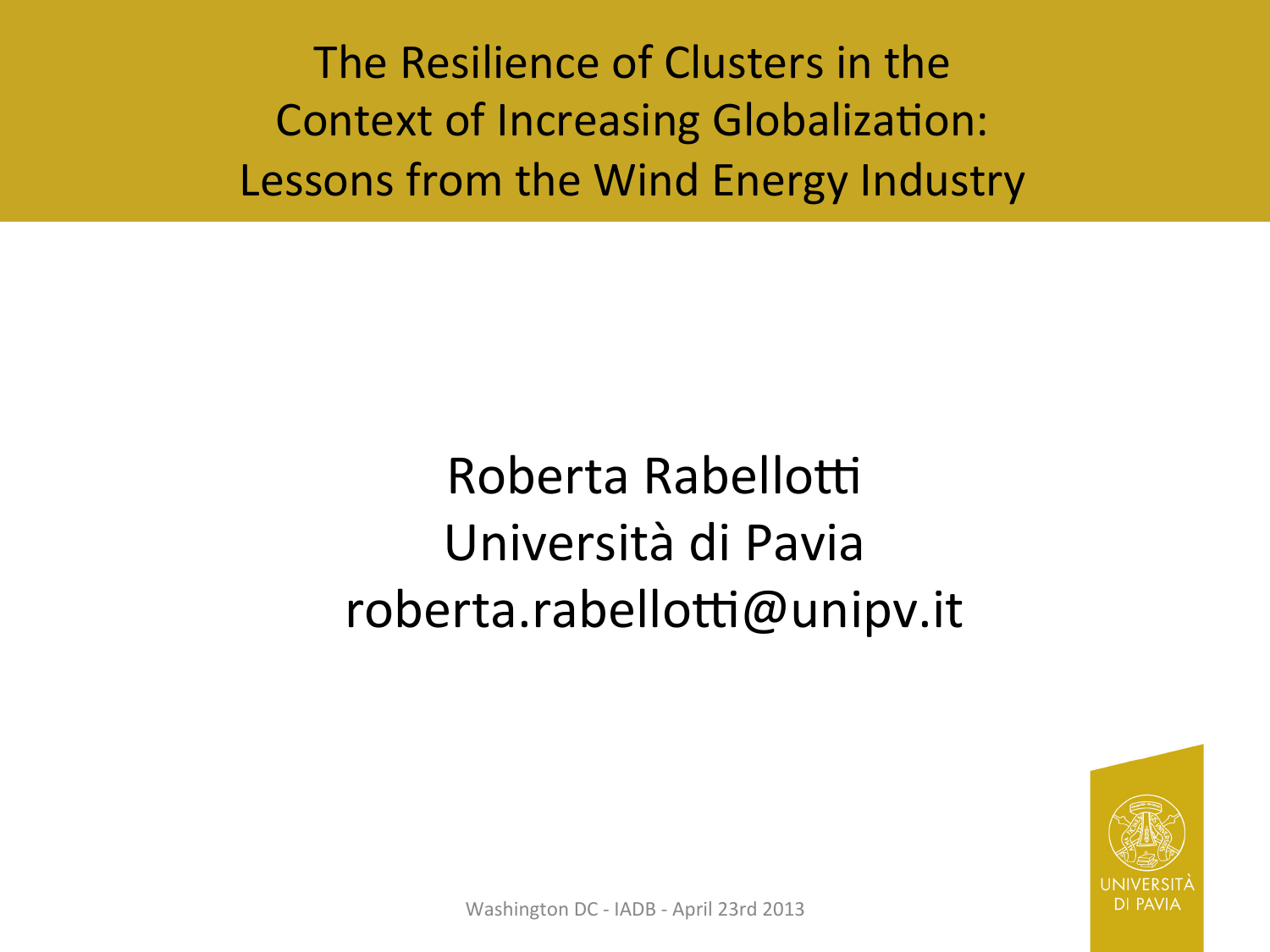## **Why is the wind power industry an interesting case?**

**3 stylized facts**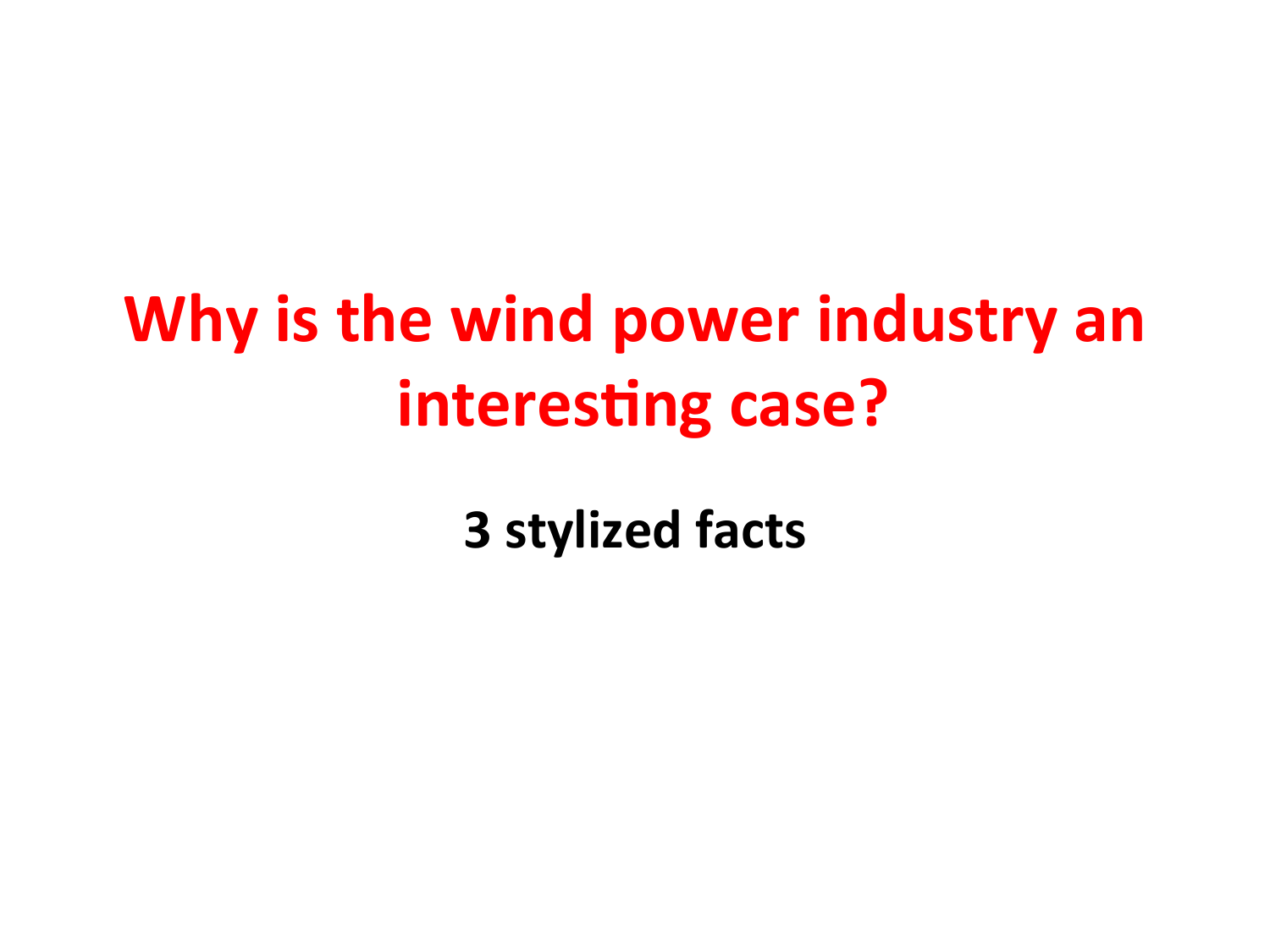### #1. High growing:

### in 2012 the world installed capacity was four times that of 2006

### Figure 2.2 Cumulative installed wind power capacity, 1995-2011 (MW)



Sources: Earth Policy Institute (2010) and WWEA (2011).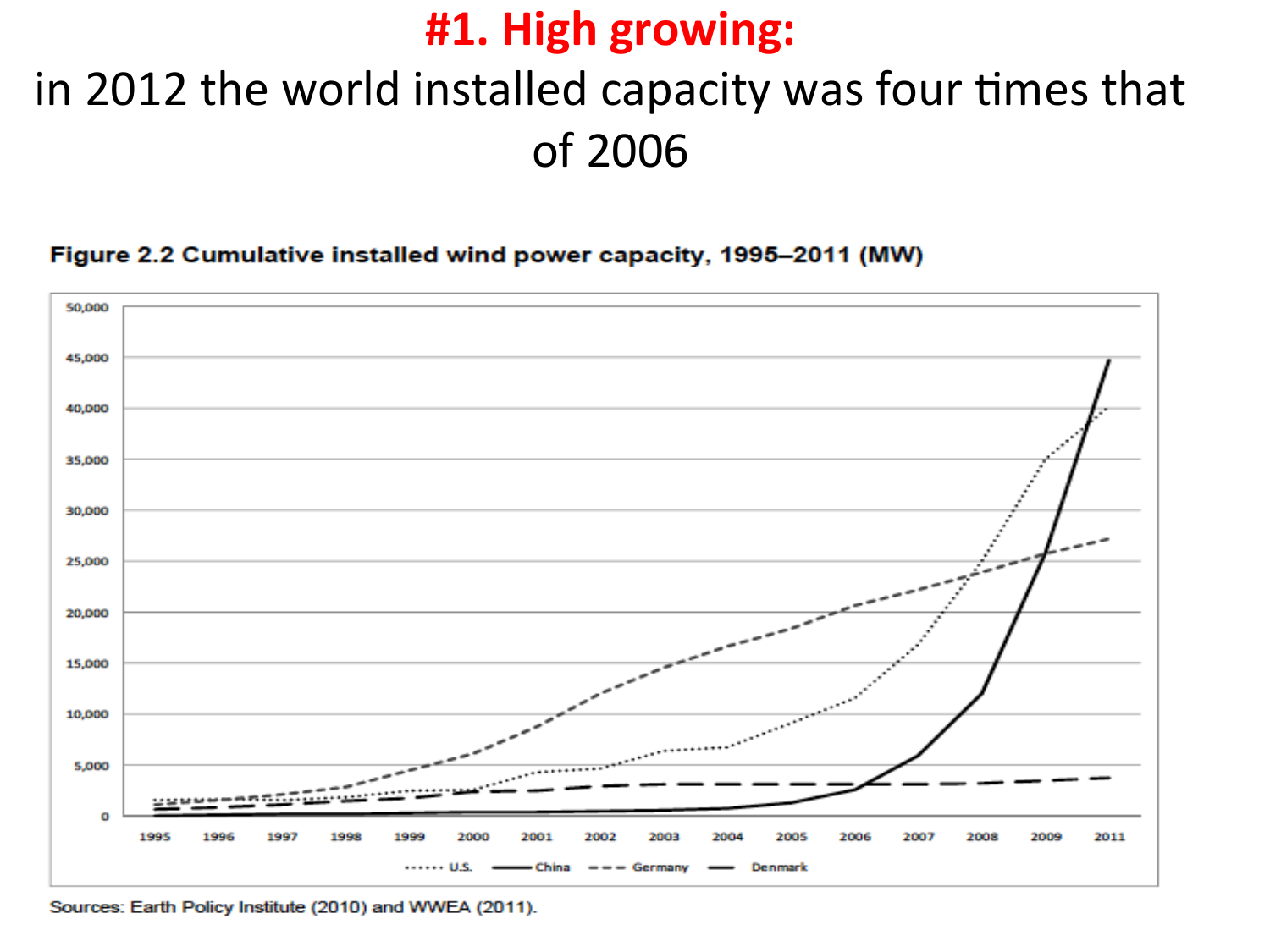## **#2. Rapidly globalizing**

- On the demand side, the market is shifting from Europe (where it is growing slowly) to Asia, mainly to China (in 2012 accounting for half of the global market);
- **On the supply side**, European (Danish, German and Spanish) firms are still dominating the global market but they are steadily losing their position as Chinese and Indian companies are entering the industry: in 2011 4 Chinese and 1 Indian companies are among the top ten turbine manufacturers.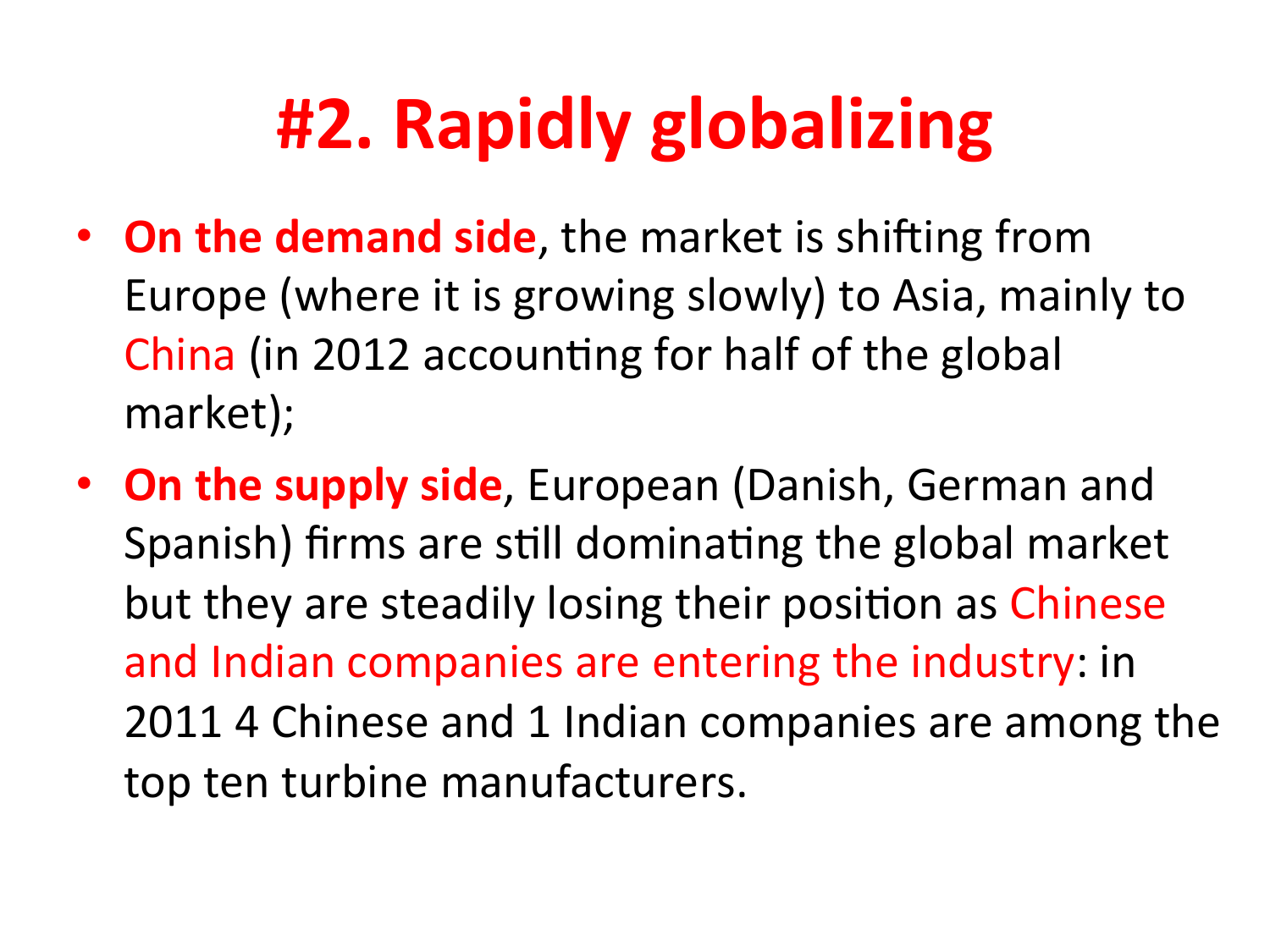| 2003            |       | 2011                      |       |
|-----------------|-------|---------------------------|-------|
| Vestas (DK)     | 21.80 | Vestas (DK)               | 12.70 |
| GE Wind (US)    | 18.00 | Sinovel (CN)              | 9.0   |
| Enercon (DE)    | 14.60 | Goldwind (CN)             | 8.7   |
| Gamesa (ES)     | 11.50 | Gamesa (ES)               | 8.0   |
| NEG Micon (DK)  | 10.30 | Enercon (DE)              | 7.8   |
| Bonus (DK)      | 6.60  | GE Energy (US)            | 7.7   |
| Repower (DE)    | 3.50  | Suzlon (IN)               | 7.6   |
| Nordex (DE)     | 2.90  | Guodian United Power (CN) | 7.4   |
| Made (ES)       | 2.90  | Siemens Wind Power (DK)   | 6.3   |
| Mitsubishi (JP) | 2.60  | Ming Yang (CN)            | 3.6   |
| <b>Others</b>   | 5.30  | <b>Others</b>             | 21.2  |

Table 1. Global top ten turbine manufacturers: 2003 and 2011. (World market shares %)

Source: BTM (2004) and IHS Emerging Energy Research (2012).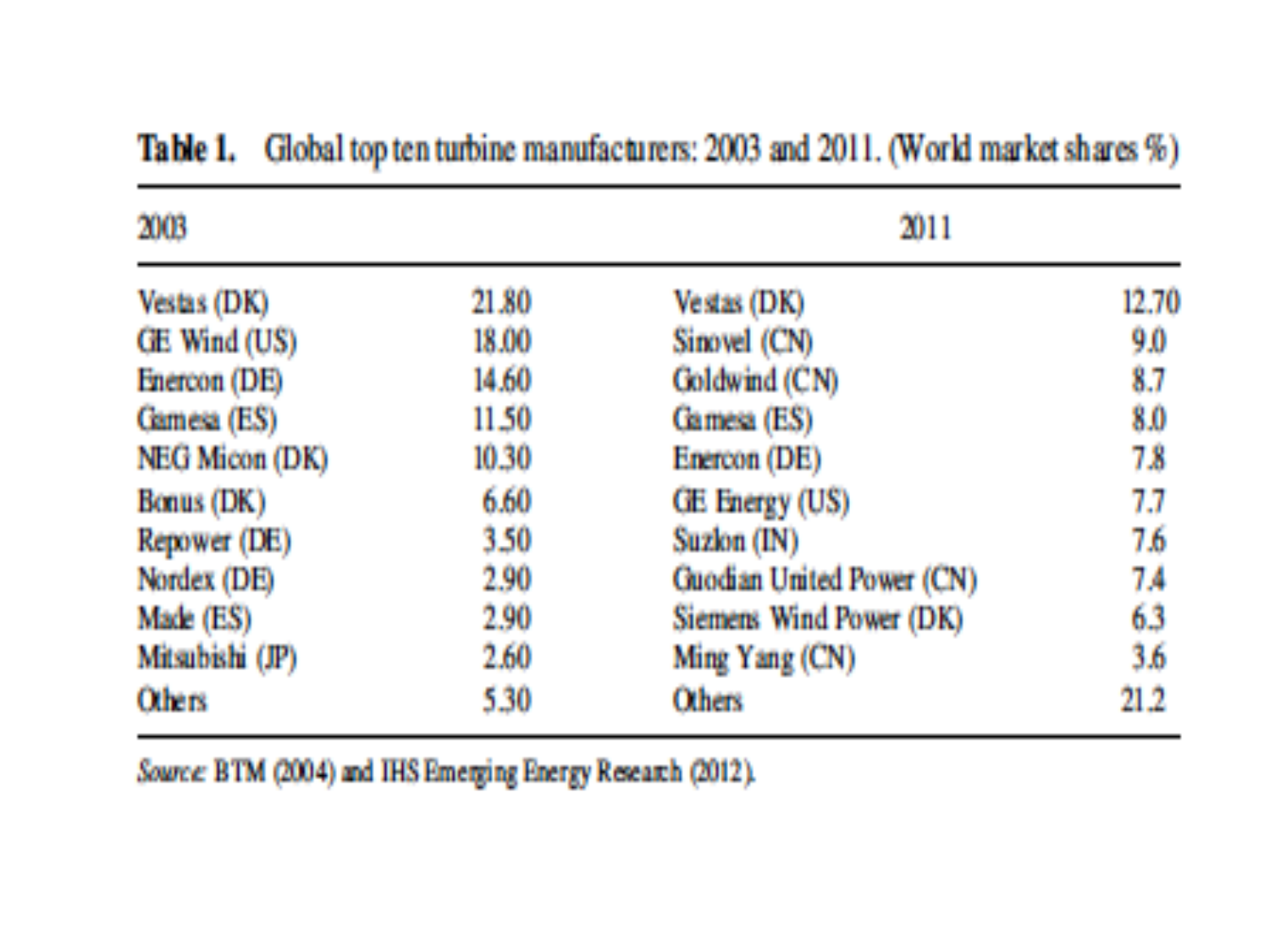### **#3. Medium technology intensity**

- **Onshore technology:** rather standardized. Due to different incentive structures:
	- $-$  In Europe, competition on productivity and reliability:
		- High degree of vertical integration of turbine manufacturers;
		- Stable network of suppliers producing customized parts and components (strong relational links).
	- $-$  In Asia, competition is on costs :
		- De-verticalization of global turbine manufacturers;
		- Local providers and global suppliers of standardized components (modular relationships).
- **Offshore technology** is the new frontier: European lead firms maintain the leadership collaborating with a small number of suppliers.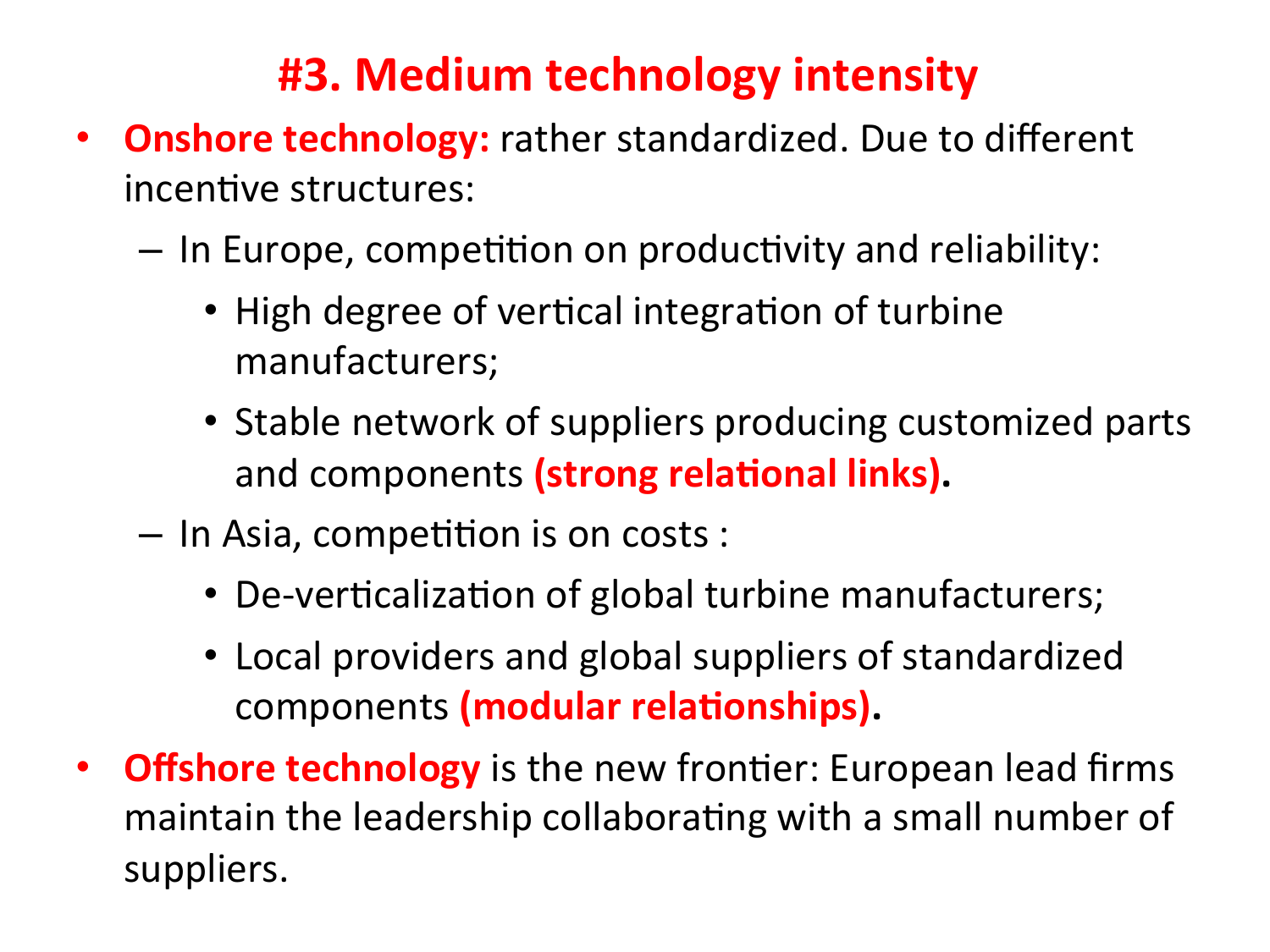### **A tale of two wind clusters**

### **The Basque cluster**

- Two large leading companies: Gamesa and Iberdrola;
- First-tier key providers of components with relational linkages, based on collaboration;
- Second and third-tier suppliers of standardized components with market relationships;
- Weak local availability of specialised BDS, test centres, research and technology centres;
- R&D mainly at the firm level.

### **The Danish cluster**

- Large leading companies: Vestas + several MNCs;
- Highly diversified cluster with more than 50% of employment in specialized Knowledge Intensive Business Services (KIBS – technology, design, licensing services);
- Very strong local availability of specialised KIBS, test centres, research and technology centres;
- R&D bottom up strategy based on close interactions between users and producers.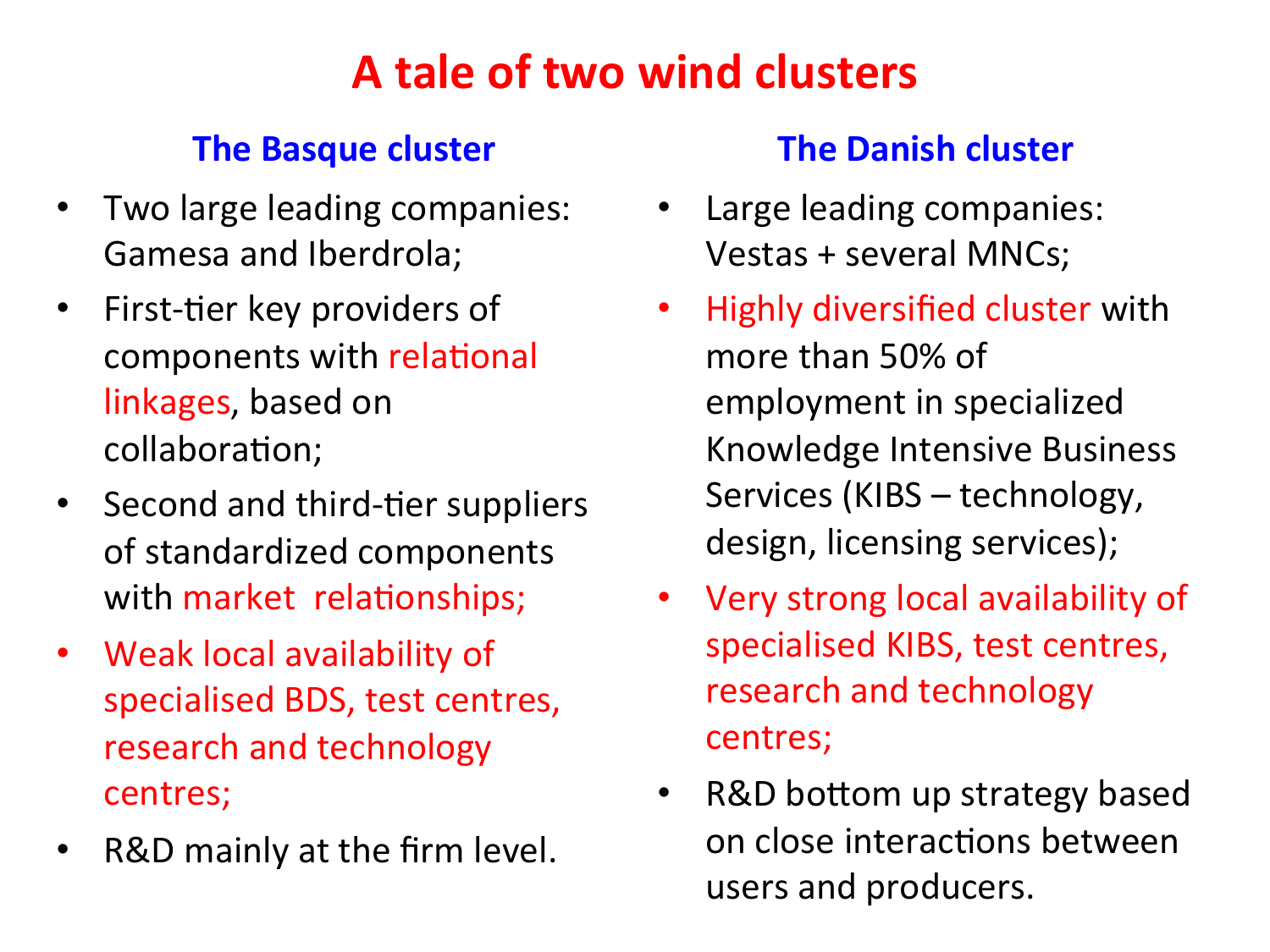### **The impact of globalization**

### **The Basque cluster The Danish cluster**

- Gamesa has become a globally oriented company (in 2011 92% of total turnover comes from exports; manufacturing plants and R&D facilities in Denmark, USA, UK, China, India, Singapore, and Brazil);
- A small group of local companies have followed Gamesa in its strategy of internationalization;
- The vast majority of local suppliers producing standardized parts and components are outcompeted on costs by Asian suppliers.

- Vestas is a highly globalized company with the largest manufacturing facility and R&D centre in China (trading technology for market access);
- Danish KIBS and component suppliers are also increasingly collaborating with Chinese turbine manufacturers (upgrading their technological capability);
- R&D investments by German, Spanish, Chinese and Indian companies are attracted into the cluster.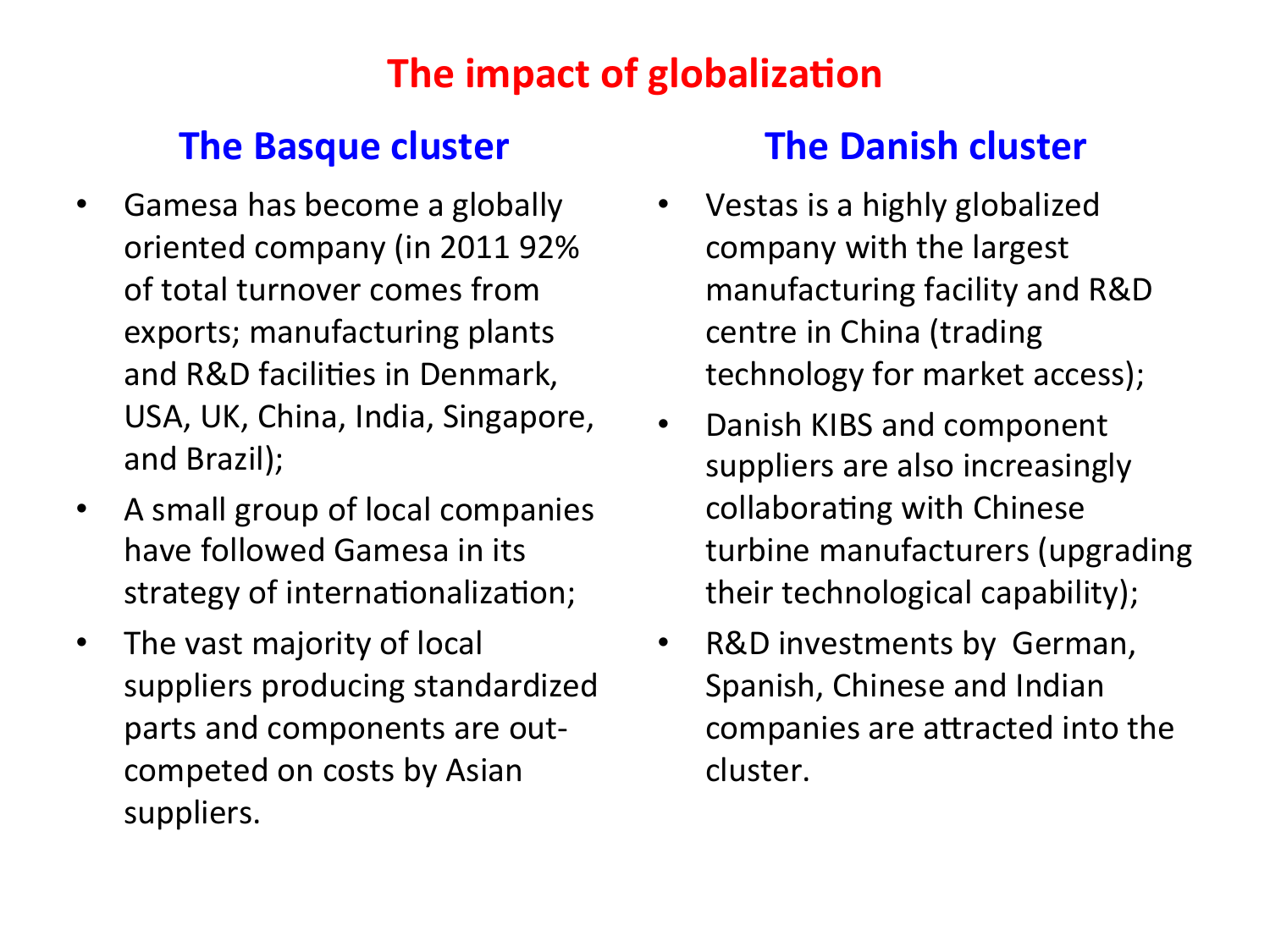### **Evidence of impact**

### **The Basque cluster**

- (+) Creation of new multinational companies taking advantage of new market opportunities;
- (-) Loss of local jobs;
- (-) Loss of local knowledge and technological capability (Gamesa has moved most of its R&D outside the cluster).

### **The Danish cluster**

- (+) Creation of skilled green jobs in a sector of great growth potential;
- $(+)$  Attraction of technology intensive FDI;
- (+) High involvement of local actors in R&D international collaboration project;
- (+) Maintenance of the technological leadership.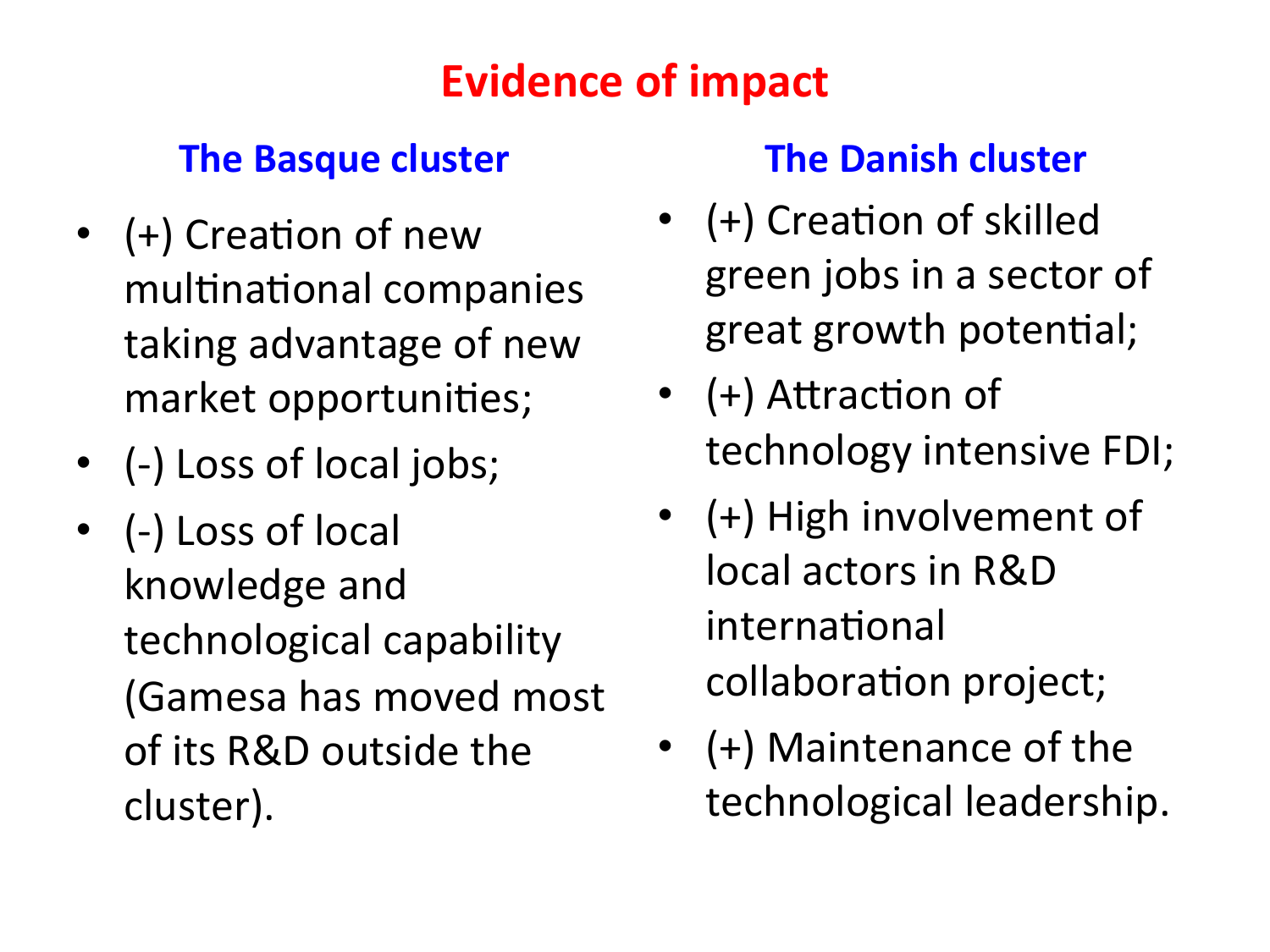### **What has worked in the Danish cluster?** A balanced public-private approach

- Strong and continuous political commitment with consistent policy mechanisms that do not change unexpectedly over time;
- Key public funding of R&D through taxes: very effective in financing public research and spreading the costs through all electricity consumers;
- Strong public support and coordination:  $R&D$  centres (RISØ), test sites, collective R&D projects bringing together key stakeholders, technology institutes, universities and companies;
- Public involvement in the internationalization of the cluster: government-to-government R&D programs (China National Renewable Energy Centre established by the Sino-Danish Renewable Energy Development Program) facilitating the internationalization of smaller companies.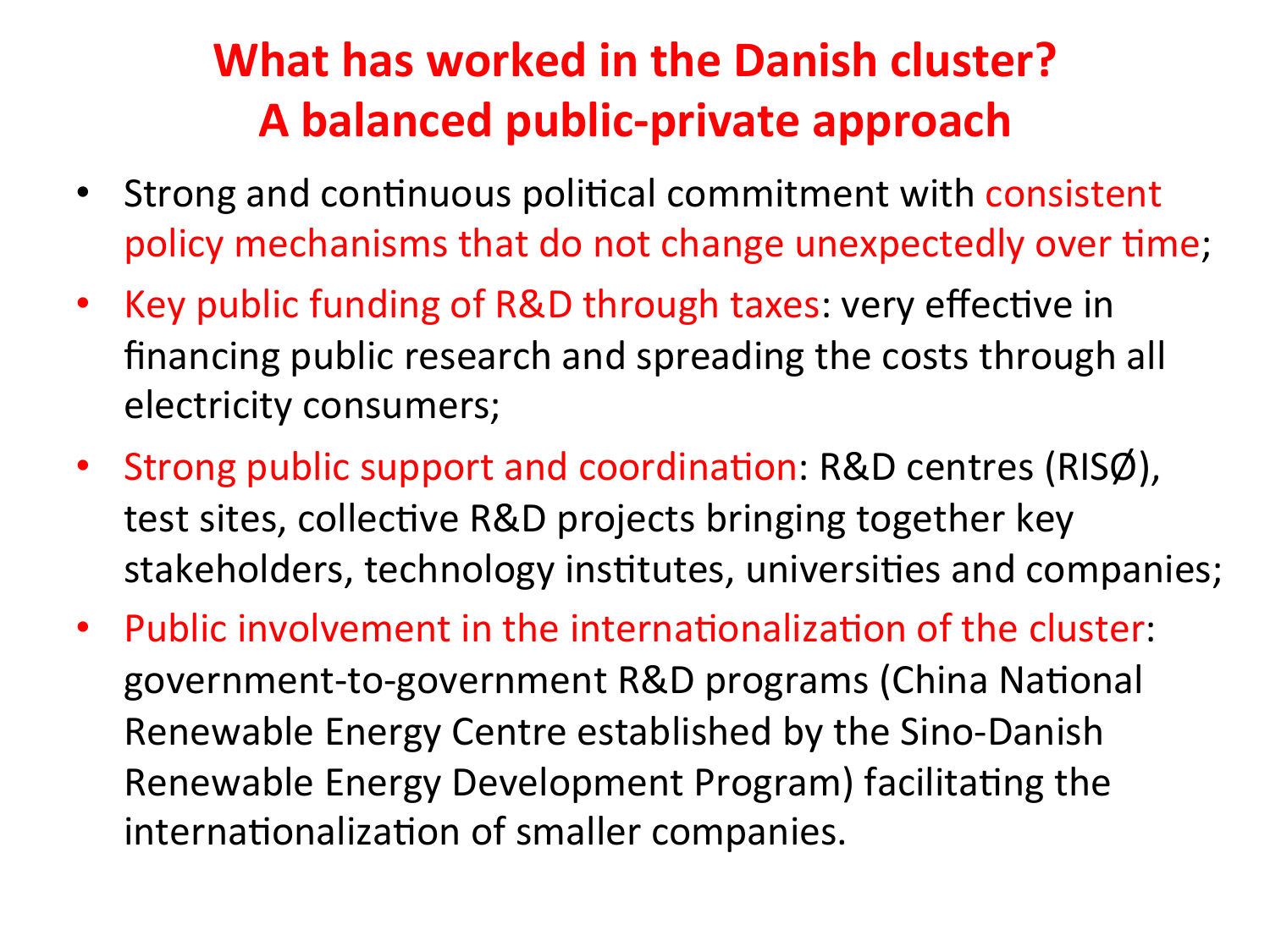## **Implications for RED**

Are the Basque and Danish wind cases a validation of the LED approach?

**Productive integration (Clusters & GVC) +** 

**Universities, R&D and Test Centres, etc. (IS missing element?)** 

- **Clusters:**
	- $-$  In the Basque cluster: weak local linkages with a stand alone global leader;
	- In the Danish cluster: highly diversified and strongly integrated cluster with close local R&D interactions aimed at incremental learning through practical experience.

### **• Global Value Chains:**

- $-$  In the Basque cluster only leading companies take advantage of external opportunities. Leaders act as external stars;
- $-$  In Denmark the whole cluster integrate into GVCs with some public sustain. Locally, there is an upgrading towards high value added research and design activities.

### **Innovation Systems:**

- $-$  In the Basque cluster: weak innovation system and limited specific public intervention;
- $-$  In the Danish cluster: strong innovation system attracting global leaders, supported by public R&D and key role of policy in establishing a favorable industry framework (e.g. standard settings; R&D investments, investment framework).